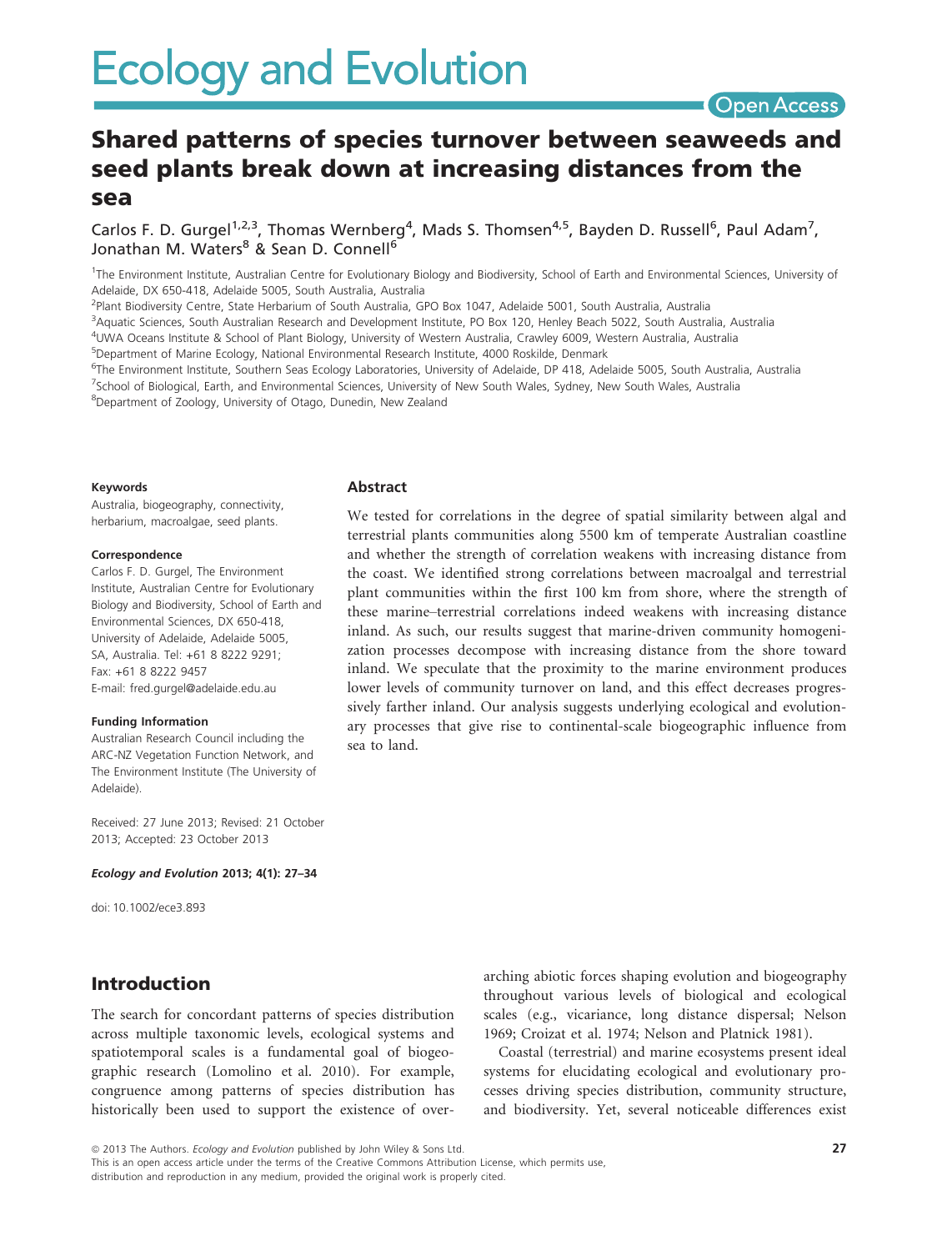between these two ecosystems as a consequence of the essential differences in their physical environment, markedly the relative prevalence of air or water, respectively. The extent to which species distribution is limited to a particular area is a result of a range of biotic and abiotic processes that vary in space and time, and these are also expected to differ markedly between terrestrial and marine ecosystems. In the marine environment, one of the main processes influencing species distribution refers to the presence, strength, physical attributes (e.g., temperature), and direction of boundary currents. For example, an increasing number of studies show how spatial patterns of marine biological similarity are often related to linear boundary currents, which characterize many coastal regions of the world (Waters et al. 2010; Coleman et al. 2011; Watson et al. 2011; Colgan and da Costa 2013). In marine systems, levels of current-mediated oceanographic connectivity can be an excellent predictor of regional biogeographic similarity at multiples levels of biological organization (e.g., Gaylord and Gaines 2000; Watson et al. 2011). The geographic range of terrestrial taxa, on the other hand, may be more strongly affected by a diverse array of nonlinear biotic and abiotic factors (e.g., habitat availability, climate, geology, geomorphology, and pedology; Clark et al. 1999; Cain et al. 2000; Moritz et al. 2000; Kinlan and Gaines 2003). In short, the larger magnitude and rate of dispersal not only of seeds and propagules but also of nutrients and materials in the marine environment promoted by the physical properties of constant and often directional water movement are expected to increase the scales of physical and biological connectivity among marine and nearshore communities compared with terrestrial and more inland ecosystems (Caley et al. 1996; Carr et al. 2003). Consequently, marine systems are often considered more "open", connected and homogeneous compared with terrestrial systems. As a result, patterns of biological connectivity and species spatial turnover on land are expected to be more structured and heterogeneous than in the sea (Caley et al. 1996; Carr et al. 2003).

Temperate Australia presents an excellent system for marine and coastal biogeographic research. Australia's southern marine environments, for example, are characterized by strong patterns of biogeographic differentiation, as recognized by shifts in community composition (Waters et al. 2010), species distributional (e.g., Bennett and Pope 1953; Womersley and Edmonds 1958; Knox 1963; O'Hara and Poore 2000), and also by more recent phyto- and phylogeographic studies (Crisp et al. 2001; Waters 2008; Ayre et al. 2009; Li et al. 2013). These patterns are particularly influenced in the west, southwest and southern coasts by the Leeuwin Current (LC), the world's longest boundary current (Ridgway and Condie 2004; Waters et al. 2010). The LC also represents one of the most linear and geologically stable boundary currents in the planet (Phillips 2001).

In addition to the obvious direct effect of oceanography on the biogeography of marine benthic communities, the generally accepted role of marine-mediated dispersal (e.g., rafting) of terrestrial plants across long distances suggests that coastal oceanographic processes might also play a role in shaping the biogeography of seed plant communities closest to the coast (Hanski 1999; Kinlan and Gaines 2003; Stuessy 2007; Bellemain and Ricklefs 2008). However, very few studies have explored or quantified potential biogeographic links between marine and adjacent terrestrial ecosystems.

Here, we conducted comparative biogeographic analyses of regional species turnover between marine benthic macroalgal and terrestrial seed plant communities to test for the presence of shared patterns in spatial structure of community organization.

# Methods

#### Data source

We built six taxonomically updated datasets based on distributional data for temperate Australian marine macroalgae (Rhodophyta, Chlorophyta, and Phaeophyceae, one dataset) and coastal seed plant species (Gymnosperms + Angiosperms sensu Crisp et al. 2001; five datasets) derived from the Australian Virtual Herbarium (AVH) database (summarized in Table 1); therefore, data were based on actual collection records. AVH provides access to information from over six million plant, alga, and fungi specimens held in the nine major state and territory herbaria in Australia. Data stored with these specimens provide a permanent historical record of the occurrence of a species at a particular place and time, are the primary resource for research on the classification and distribution of the Australian flora, and correspond to the most complete picture of the distribution of Australia's flora to date (The Council of Heads of Australasian Herbaria, 2013).

Each dataset was composed of species presence or absence across 10 distinct temperate IMCRA bioregions running parallel to the coastline (= Interim Marine Coastal Regionalization of Australia, Commonwealth of Australia 2005). Our analysis encompassed the western and southern Australian coast, from the Zuytdorp (WA) to the Otaway bioregion (southern Victoria) (Fig. 1). The uniform coastal orography along the western and southern coast of Australia favored our analysis by minimizing the putative effect of topographic relief on changes in community structure as empirically demonstrated elsewhere (i.e., North America where landscape heterogeneity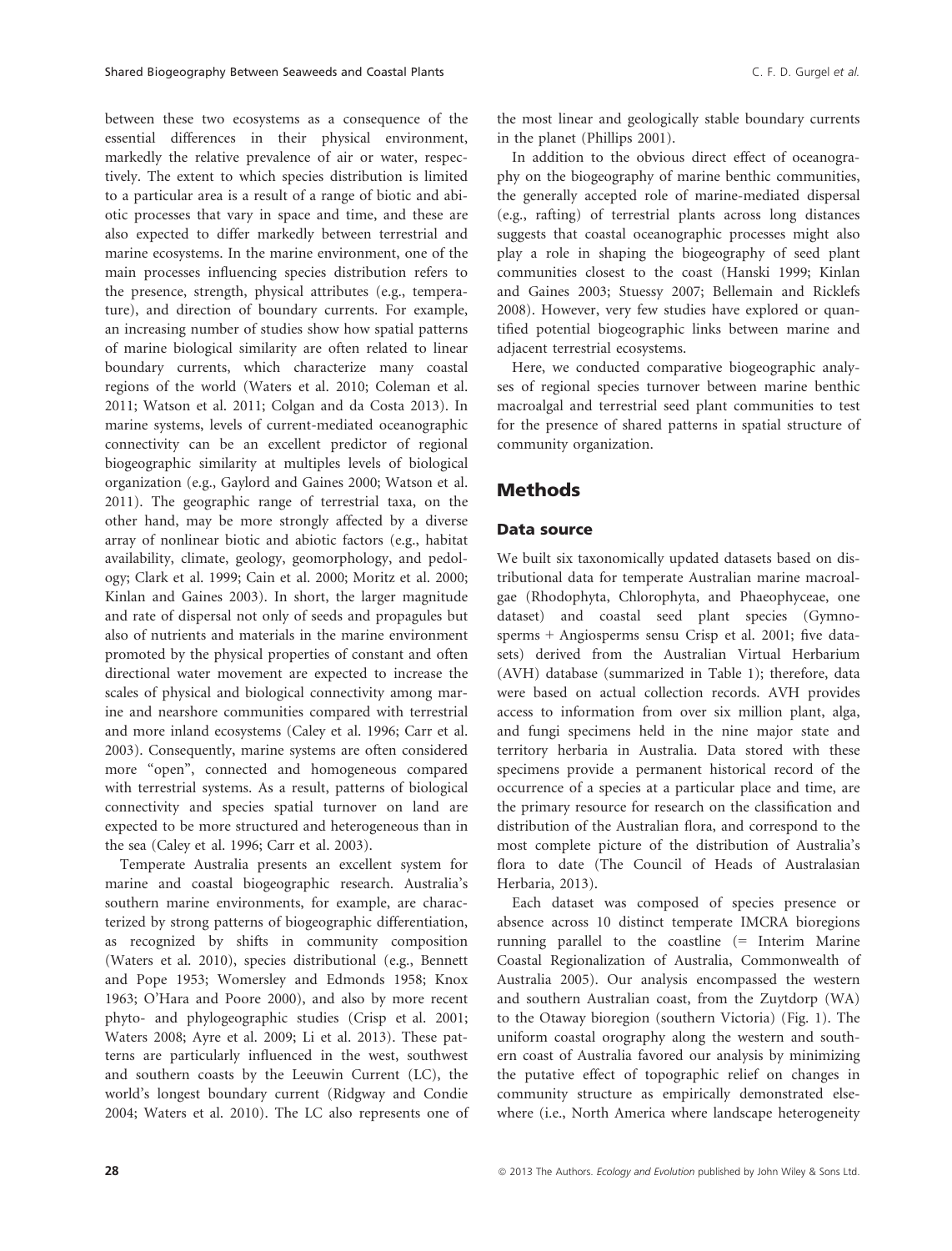| Environment                | Marine       | Terrestrial                           | Terrestrial                      | Terrestrial                     | Terrestrial                       | Terrestrial          |
|----------------------------|--------------|---------------------------------------|----------------------------------|---------------------------------|-----------------------------------|----------------------|
| Distance from<br>the ocean | $0$ (~50 km) | $\sim$ 5–500 m<br>$(500 \; \text{m})$ | 500 m-2 km<br>$(1.5 \text{ km})$ | $2 - 10$ km<br>$(8 \text{ km})$ | $10 - 50$ km<br>$(40 \text{ km})$ | 50-100 km<br>(50 km) |
| Number of species          | 1118         | 4428                                  | 4189                             | 5636                            | 7819                              | 6943                 |
| Number of records          | 40.136       | 70.095                                | 46.499                           | 99.068                          | 257.209                           | 154,663              |

Table 1. Description of the six plant marine and terrestrial datasets used in this study. Specimen records were derived from Australian Virtual herbarium database. Each dataset is composed of 10 geographic IMCRA linear bioregions following the Australian western and southern coastline (as per Fig. 1). Flora is comprised of macroalgae for the marine environment and seed plants for the terrestrial environment.

tended to increase linearly with topographic relief, Riera et al. 1998). Therefore, we avoided data from the Australian's east coast due to the presence of The Great Divide Range, or the Eastern Highlands, Australia's most substantial mountain range. South Australian Gulf bioregions were also not included in the analysis to avoid problems created by the unique oceanography (inverted estuaries) and complex coastline geography of the region (i.e., 100 km inland to the Yorke Peninsula leads again to marine conditions seeing that such peninsula is less than 50 km in diameter).

We used the marine bioregionalization of Australia (rather than terrestrial) to compare marine and terrestrial plant assemblages followed the central aim of this study in testing for the presence of a marine signature driving homogenization of terrestrial plant communities closest to the ocean. As a tool for organizing spatial information, IMCRA regionalization helps to understand complex ecosystems, their specific management needs and plays a pivotal role in federal, state and local conservation programs (Spalding et al. 2006). Furthermore, IMCRA bioregions represent units of community characterization independent of spatial extent of coast or any unique terrestrial



Figure 1. Map of southern Australia showing the 10 temperate IMCRA bioregions used in this study:  $1 =$  Zuytdorp,  $2 =$  Shark Bay,  $3$  = Central West Coast,  $4$  = Leeuwin-Naturaliste,  $5$  = WA South Coast,  $6 =$  Eucla,  $7 =$  Murat,  $8 =$  Eyre,  $9 =$  Coorong, and 10 = Otway. Insert: location of the study are in the Australian continent.

geomorphological or climatic feature. It is therefore relevant to test marine-related biogeographic hypotheses using IMCRA bioregions.

The superimposition of IMCRA bioregions over terrestrial data was achieved by drawing a line between each IMCRA boundary along the coast to the geographic central point of Australia. Bioregions were numbered sequentially from west to east (Fig. 1). Five distinct linear and adjacent "bands" (or concentric rings) of terrestrial vegetation assemblages at prescribed distances from the coast were then created,  $0.00-0.5$  km,  $0.5-2$  km,  $2-$ 10 km, 10–50 km, and 50–100 km (Table 1). These ad hoc distances correspond to those that also optimized the following co-occurring conditions: (1) a 500 meters coastal vegetation band containing enough area to secure a high number of specimen records influenced the most by oceanographic processes and (2) account for the fact that plant records and, to a certain extent, species diversity in Australia tend to be highest near the coast (where the climate is more mesic) and decrease toward inland (Hopper 1979). By increasing the area of the bands toward inland, we accounted for smaller number of historical records per area. Specimen GPS coordinates for all revised plant records were plotted over the 60 distinct communities (= 6 datasets  $\times$  10 bioregions each) using ArcGIS<sup>®</sup> software by ESRI (www.esri.com). In all datasets, taxonomic ranks below species level were collapsed into their respective species. Hybrids, incomplete and dubious identifications, and species represented by less than 3 records in AVH, were excluded from the analyses. The higher levels of biodiversity in our datasets reflect the inclusion of non-native species as well hence our analyses encompass the totality of plant biodiversity within the studied area.

### Data analysis

All multivariate data analyses were carried out in PRI-MER 6.1.10 (Plymouth Routines in Multivariate Ecological Research, U.K.), and the routines mentioned refer to this program. Bray–Curtis dissimilarities were calculated from presence–absence data (= Sørensen similarity index) of macroalgal and land seed plant species, respectively,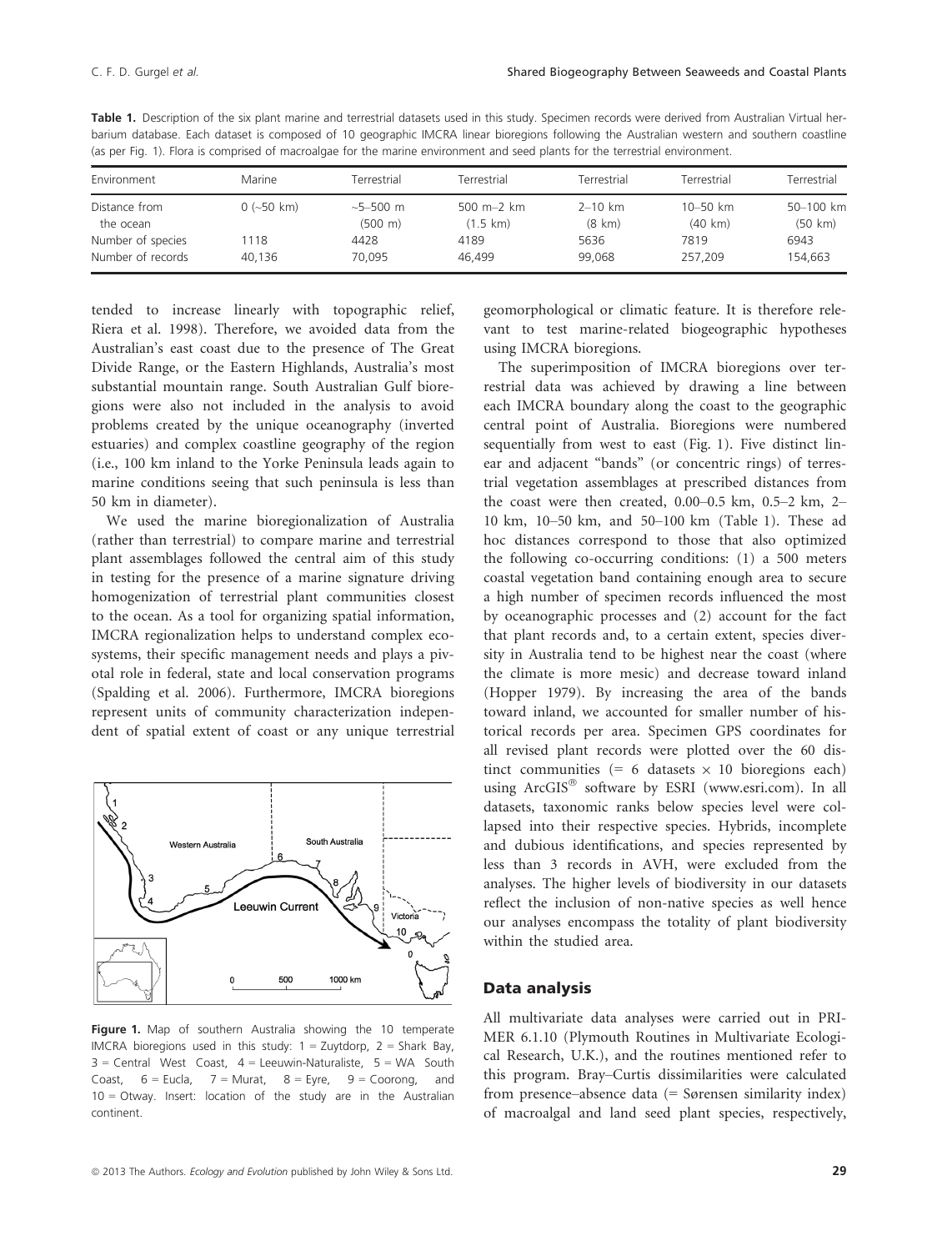between each of the 60 plant communities. This index reflects pairwise composition dissimilarities between communities and bioregions (or similarity, depending on how you look at it). Ordination by principal coordinate analysis (PCO) was used to visualize patterns of similarity among regions for each plant dataset  $(= 6 \text{ ordinations}).$ The presence of non-random spatial serial correlation in assemblage composition between successive and linearly organized bioregions was tested using RELATE. Consecutive bioregions were linearly organized eastward following the coastline, from 1 to 10 along the LC direction, as described in Figure 1. Seriation is a tool to test for spatial species turnover along a spatial or environmental gradient, or linear timelines (Brower and Kyle 1988; Clarke et al. 1993). Seriation is also a term used to define the serial change in community structure as a result of natural processes where mixed regions exist (Clarke and Warwick 2001). The index of seriation is given by Rho  $(\rho)$ and varies from  $-1$  to  $+1$  depending on the kind of correlation identified. The seriation index also assesses the extent to which samples follow a simple trend, or preestablished model (in this case linear long the coast from bioregion 1 to 10 as depicted in Fig. 1), with adjacent bioregions being the closest in composition, bioregion two distances apart being the next closest and so on, with bioregions from the first and last distance (1 and 10) differing the most. This index provides a P-value with the conventional 5% significance level.

RELATE was also used to assess the agreement between multivariate structure from the macroalgal dataset against each terrestrial plant dataset (i.e., at different distances from the coast). In this case, RELATE uses Spearman's rank to correlate two sets of multivariate data (i.e., distances matrices) where a coefficient of 1 is a perfect match between sample relationships. For example, a coefficient of 1 would occur if the ranks in the first dataset match the ranks of the second dataset (e.g., the two most western samples are the most similar, and the next two eastern samples are most similar, so on and so forth). As part of this process, product-moment correlations were used to test the relationship between mid-interval multivariate community distances and spatial serial correlation. As such, RELATE is analogous to a Mantel test (Mantel 1967).

Mean pairwise Søresen similarities between macroalgal (marine) and each seed plant communities (terrestrial) were calculated and ordered by geographically increasing distances from the coast to assess levels of multivariate structural similarity between the marine and terrestrial environments and produce a visualization on how these associations change as the distances between these two distinct environments progressively widens.

## Results

Ordination of six marine and terrestrial plant datasets and their respective 10 bioregions revealed broadly similar patterns regardless of their distances from the coast (Fig. 2). All ordinations are in scale. The macroalgal ordination (Fig. 2A), although similar to that produced for terrestrial plant datasets, is slightly more difficult to perceive as the multivariate dispersal of its 10 bioregions is smaller than those found for terrestrial plat communities (Fig. 2). This is also representative of a higher level of similarity among macroalgal communities across the ~5500 km coastline compared with all terrestrial plant communities considered in this study. There was a significant spatial serial correlation of bioregions within all six datasets ( $\rho > 0.548$ ,  $P < 0.03$ ), and more importantly, the strength of this seriation weakened with increasing distance from the coast ( $r = -0.93$ ,  $P = 0.008$ ,  $n = 6$ ).

Multivariate correlation coefficients between macroalgal and each terrestrial plant ordinations (RELATE) revealed a gradual and clear decline in the strength of agreement between ordinations with increasing distance inland (Fig. 3). The strength of this agreement between marine and terrestrial biogeographic spatial structure was strongest at the coast and dropped substantially beyond 50 km inland (Fig. 3). These multivariate correlation tests were statistically significant at  $P < 0.05$ 

Patterns of species spatial turnover within and between datasets revealed that levels of assemblage similarity between bioregions were substantially higher (approximately twice as large) for marine algal assemblages than for terrestrial plant assemblages (Fig. 4). In addition, assemblages of land plants suggested a trend of decreasing levels of within dataset similarity with increasing distance inland, although this pattern was not statistically significant  $(P > 0.05)$  (Fig. 4).

## **Discussion**

The degree of similarity among algal communities along the Australian southwestern coastline was greater than the similarity among terrestrial plant communities. This was expected due to the higher degree of physical connectivity and environment homogeneity in the marine environment compared with those found in terrestrial ecosystems (Carr et al. 2003). However, our analyses also identified with different degrees of statistical significance, a clear overall pattern where the degree of along-coast spatial seriation and the spatial multivariate structural agreement between marine and terrestrial plant communities were all stronger closest to the coast and weakened with increasing distance inland.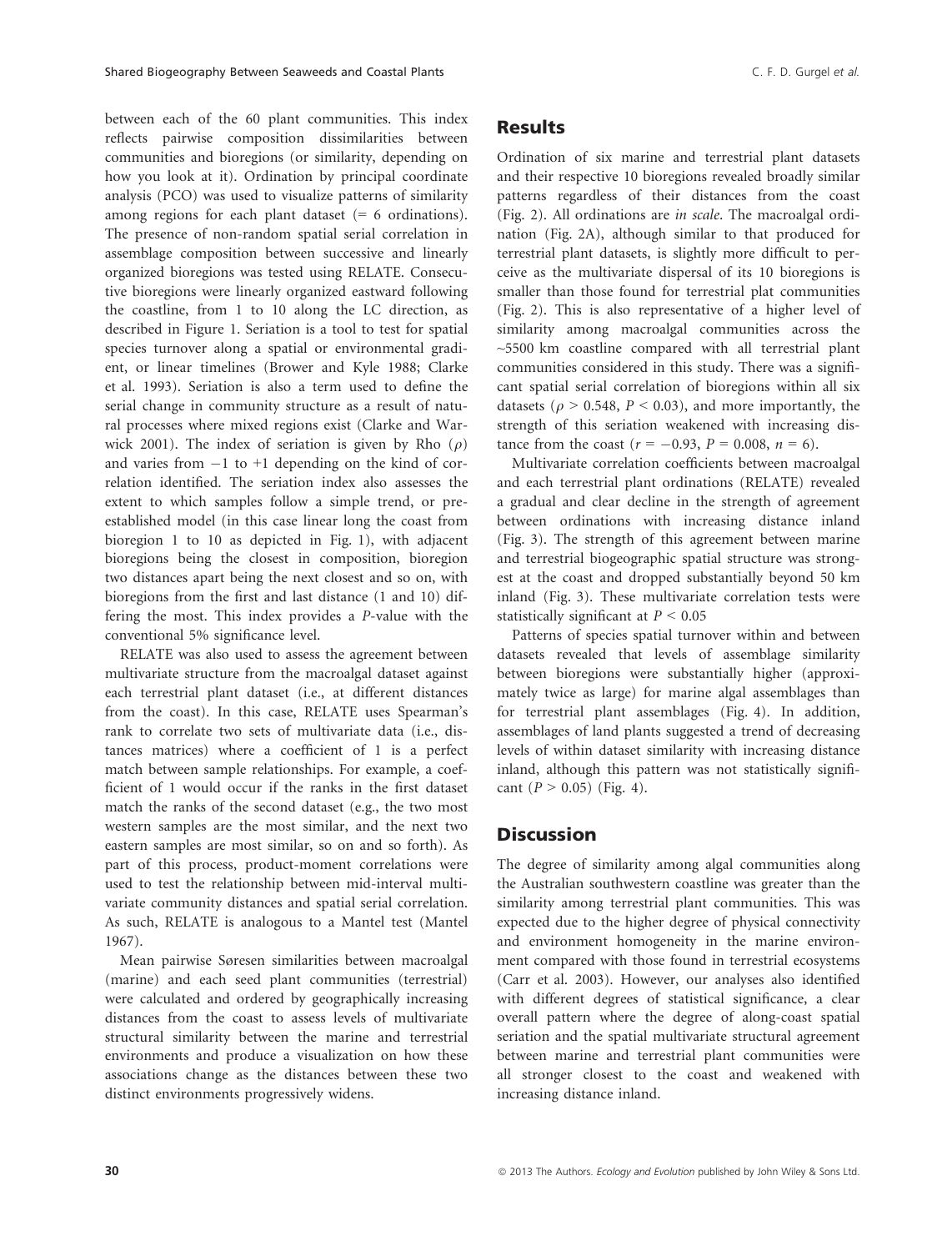Figure 2. Six ordinations (A–F), each containing 10 marine or terrestrial plant assemblages from southern Australia (1–10). Each ordination corresponds to a distinct dataset, and plant assemblages were organized spatially following consecutive IMCRA bioregions with numbers found in each dataset corresponding to those in Fig. 1 (1 = Zuytdorp to  $10 =$  Otway, west to east). Plant assemblages were also organized at different distance from the shore, that is, A: algae = zero distance, B: terrestrial plants 0– 0.5 km from the water line inshore, C: 0.5– 2.0 km. Rho ( $\rho$ ) = Spearman's rank correlation between floristic composition and spatial distance (i.e., describes the strength of the presence of spatial seriation in the data). The presence of spatial seriation was statistically significant in all ordinations ( $\rho > 0.548$ ,  $P < 0.03$ ).

We speculate that the maritime environment helps drive plant community homogenization and this driver decreases in strength with increasing distance from the coast. Several processes might be acting independently or in tandem, many of which influenced by maritime processes, to promote greater dispersal and lower levels of beta diversity among marine and coastal plant species and communities, respectively. Evidence on how direction, flow type, and strength of boundary currents act as dispersal agents comes from both classical and more recent marine biogeographic studies (Maxwell and Cresswell 1981; Banks et al. 2007; Waters et al. 2010). For example,



it has been shown that the LC is capable of dispersing tropical marine fauna all the way into the temperate realms of southern Australia and the Great Australian Bight (Maxwell and Cresswell 1981). Higher connectivity among terrestrial plant communities along the western Australian coastline, however, may therefore be facilitated by increased seed dispersal via directional coastal currents, which we call part of a marine signature on land. The likelihood that seeds originated farther inland make their way to the coast to be dispersed along shore then back inland is far smaller than for seeds generated close to coastal areas. Evidently, this conjecture needs to be tested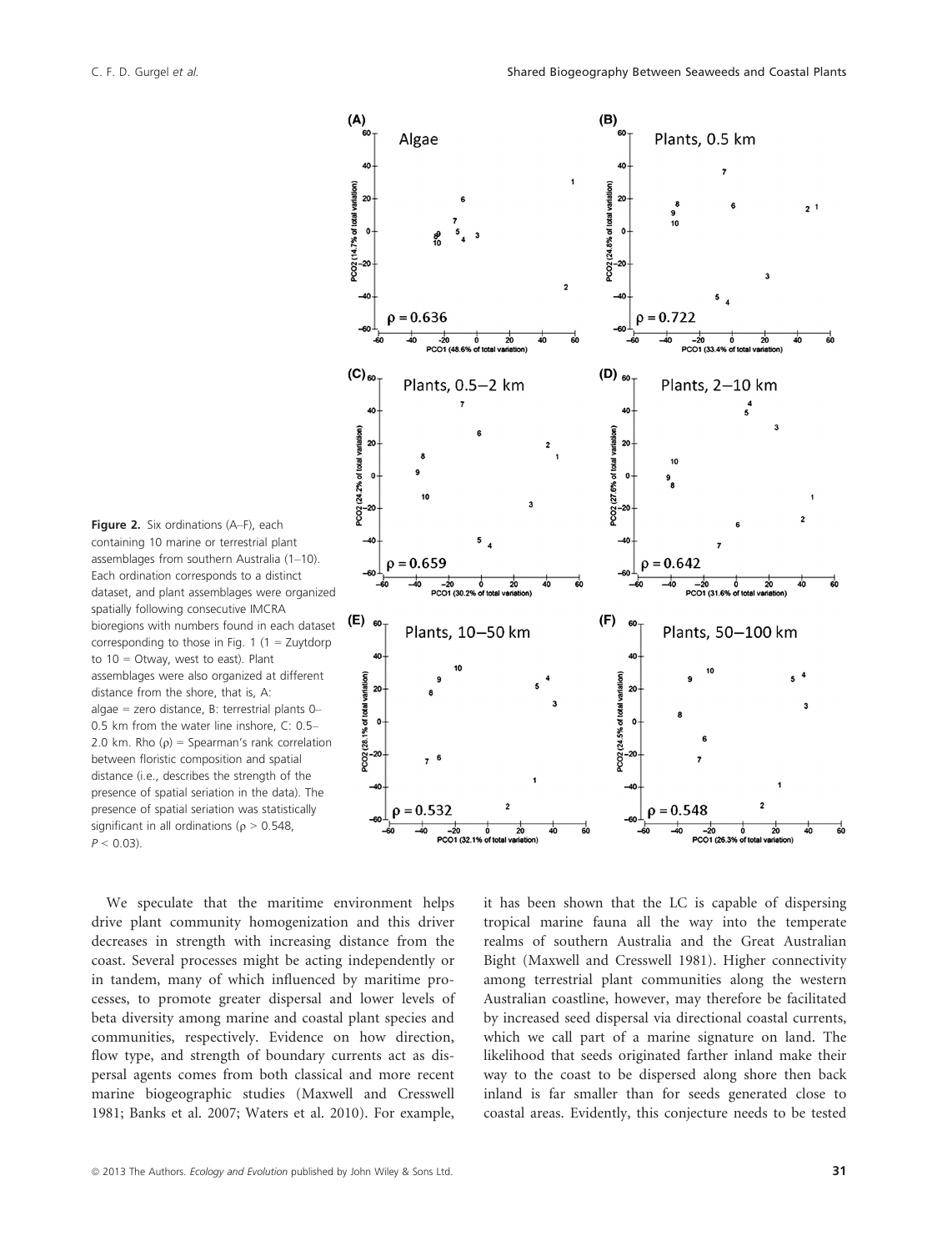

Figure 3. Correlation between multivariate patterns for marine (macroalgae) versus each of five terrestrial seed plant assemblages from western and southern temperate Australia, ordered by concentric rings of increasing distance from the coast (x-axis). All multivariate correlations are statistically significant.



Figure 4. Mean pairwise Søresen similarities between marine and each terrestrial plant assemblage from southern Australia, ordered by geographic bands of increasing distance from the coast.

against a range of other explanatory, and not necessarily mutually exclusive, competitive hypotheses such as the influence of changes in soil type, elevation, changes in rainfall patterns, dispersal syndromes, and climate along the same coastal-land gradient. Soil types in particular have been considered a major determinant of plant community structure in southwestern Australia (Hopper 1979). Nevertheless, to pin point the exact drivers of the geographic patterns herein revealed was not the main objective of this study.

In higher plants, dispersal of individuals happens mostly as seeds (Levin et al. 2003). Even though seed long distance dispersal has been mostly attributed to bird-mediated transport, when oceanic currents have a direct (i.e., act as carriers of the actual seeds through space) or an indirect role (i.e., in ameliorating abiotic conditions across space so dispersed seeds can establish themselves over larger areas), they seem to become a major player in explaining plant dispersal (e.g., Trieste and Sierens 2013 and references therein).

Understanding continental-scale associations may provide insights for future work to account for the origin and maintenance of these patterns. Tests for the influence of other co-occurring non-marine processes in shaping seed plant species turnover (e.g., edaphic gradients, precipitation) may assist in our understanding of coastal plant biogeography, including community dynamics, genetics, and evolution. Not only historical (e.g., paleoclimatic change, geomorphology, and variations in sea level) but also contemporary marine factors such as maritime climate, oceanographic connectivity, direct or indirect marine-driven dispersal, might be playing a role in shaping terrestrial floristic composition and community spatial turnover. In reality, marine-influenced seed plant dispersal has been documented for a range of higher plant species (e.g., Barber 1970; Heyligers 1983, 1984). In addition, many if not all strand species in temperate Australia (plant species unique of nearshore habitats) are introduced. In that case, a better understanding of how marine-driven connectivity influences plant dispersal and community structure becomes a relevant factor for conservation practices and the protection of natural living resources (e.g., management of invasive species).

It is possible that the higher levels of similarities found between macroalgal bioregions compared with those observed across all terrestrial plants, and the non-significant trend of decreasing levels of community homogenization with increasing distance inland might also be partly linked to the underlying direct role of oceanographic distributors of propagules, which in turn are tightly regulated by type and direction of major boundary current flow (i.e., Gaylord and Gaines 2000; Kinlan and Gaines 2003). The farther inland plant specimens are the less likely they would benefit from longer-range dispersal by this means. Also, the maritime environment can influence the indirect role of other potential seed dispersers such as seashore birds. Coastal and marine bird species tend to be more mobile than their terrestrial counterparts, producing bigger connectivity in nearshore plant communities (Kinlan and Gaines 2003). Interestingly, boundary currents have been shown to produce a biogeographic imprint on coastal bird populations and their genetic structure (e.g., the seaside sparrow Ammodramus maritimus, Avise and Nelson 1989). Furthermore, it has been suggested that Australia seabirds play a pivotal role in long distance dis-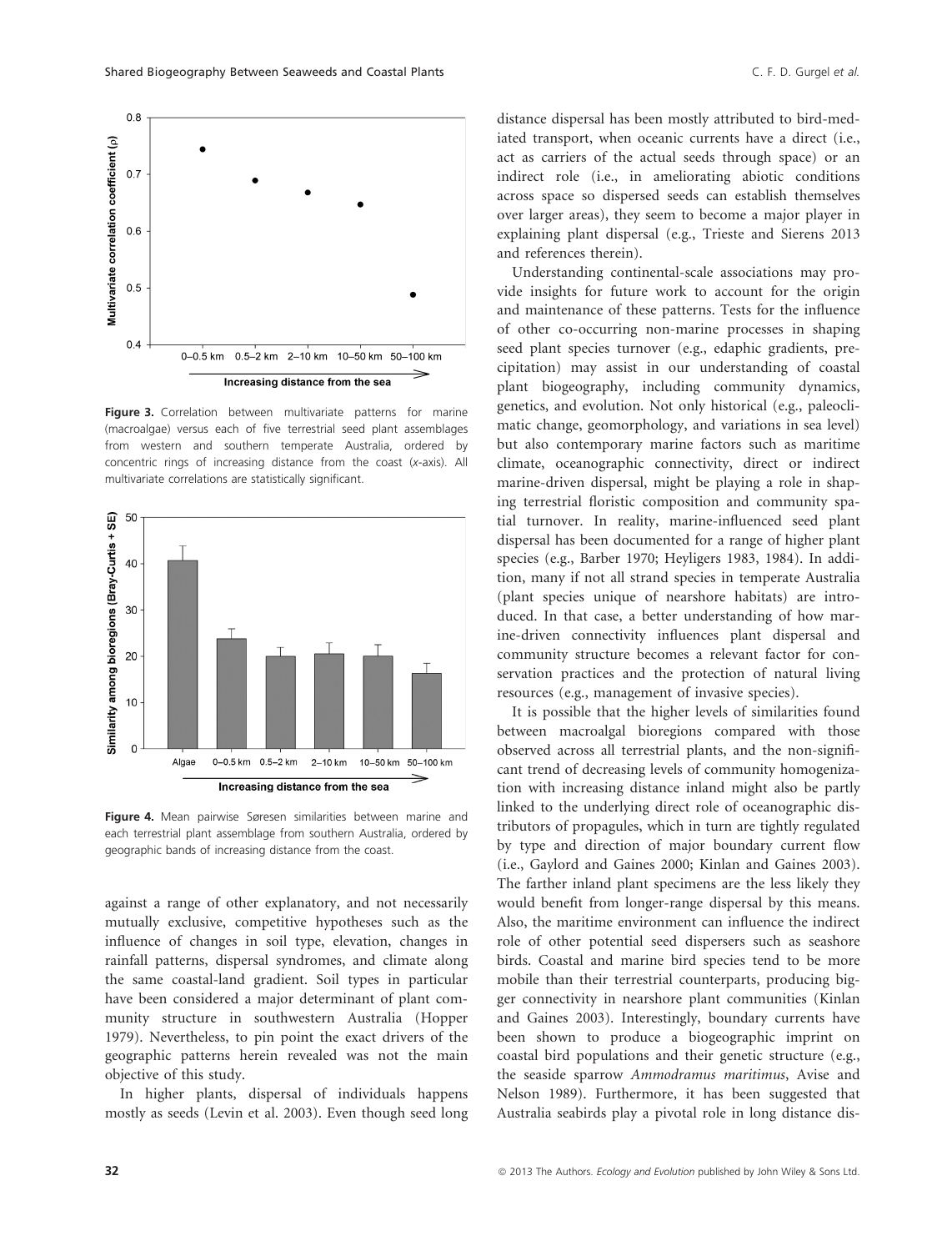persal of terrestrial plant along coastal environments (Heyligers 1995). All these non-independent processes help to explain the results found in this study and point out to the relevant direct and indirect roles marine processes have in shaping coastal plant biogeography.

In conclusion, biogeographers have recognized continental-scale effects of maritime climate on plant communities in several parts of the world. Examples of this phenomenon include the role of the cold Benguela Current in creating the desert climate in southwest Africa (van Zinderen Bakker 1975), the cold Humboldt Current in facilitating the Atacama Desert (Gutiérrez et al. 1998), and the warming effect of the Gulf Stream on the northern European coast (Ehrlich and Roughgarden 1987). We propose a marine–terrestrial link across the Leeuwin Current, which represents one of the most linear and geologically stable boundary currents of the ocean. The recognition of the presence of lower alongshore plant community species turnover can also have strong implications for the design and management of conservation units where higher levels of connectivity are sought after (Crooks and Sanjayan 2006).

# Acknowledgements

This paper is an outcome of ARC-NZ Vegetation Function Network working groups 47b convened by C. F. D. Gurgel, and The Environment Institute of The University of Adelaide. Further support was provided by Australian Research Council to T. Wernberg, S. D. Connell, B. D. Russell, and C. F. D. Gurgel. We would like to thank Rex Croft for database assistance and output, and the Australian Virtual Herbarium, The Council of Heads of Australasian Herbaria, and the Atlas of Living Australia for access to the plant records.

# Conflict of interest

None declared.

## References

- Avise, J. C., and W. S. Nelson. 1989. Molecular genetic relationships of the extinct dusky seaside sparrow. Science 243:646–648.
- Ayre, D. J., T. E. Minchinton, and C. Perrin. 2009. Does life history predict past and current connectivity for rocky intertidal invertebrates across a marine biogeographic barrier? Mol. Ecol. 18:1887–1903.
- Banks, S. C., M. P. Piggott, J. E. Williamson, U. Bove, N. J. Holbrook, and L. B. Beheregaray. 2007. Oceanic variability and coastal topography shape genetic structure in a long-dispersing sea urchin. Ecology 88:3055–3064.
- Barber, H. N. 1970. The botany of the South Pacific. Pp. 87– 117 in G. M. Badger, ed. Captain Cook navigator and scientist. ANU Press, Canberra, Australia.
- Bellemain, E. and R. E. Ricklefs. 2008. Are islands the end of the colonization road? Trends Ecol. Evol. 23:461–468.
- Bennett, I., and E. C. Pope. 1953. Intertidal zonation of the exposed rocky shores of Victoria, together with a rearrangement of the biogeographical provinces of temperate Australian shores. Aust. J. Mar. Freshw. Res. 4:105–159.
- Brower, J. C., and K. M. Kyle. 1988. Seriation of an original data matrix as applied to palaeoecology. Lethaia 21:79–93.
- Cain, M. L., B. G. Milligan, and A. E. Strand. 2000. Long-distance seed dispersal in plant populations. Am. J. Bot. 87:1217–1227.
- Caley, M. J., M. H. Carr, M. A. Hixon, T. P. Hughes, G. P. Jones, and B. A. Menge. 1996. Recruitment and the local dynamics of open marine populations. Annu. Rev. Ecol. Syst. 27:477–500.
- Carr, M. H., J. E. Neigel, J. A. Estes, S. J. Andelman, R. R. Warner, and J. L. Largier. 2003. Comparing marine and terrestrial ecosystems: implications for the design of coastal marine reserves. Ecol. Appl. 13:S90–S107.
- Clark, J. S., M. Silman, R. Kern, E. Macklin, and J. HilleRisLambers. 1999. Seed dispersal near and far: patterns across temperate and tropical forests. Ecology 80:1475– 1494.
- Clarke, K. R. and R. M. Warwick. 2001. Change in marine communities: an approach to statistical analysis and interpretation, 2nd ed. PRIMER-E, Plymouth.
- Clarke, K. R., R. M. Warwick, and B. E. Brown. 1993. An index showing breakdown of seriation, related to disturbance, in a coral-reef assemblage. Mar. Ecol. Prog. Ser. 102:153–160.
- Coleman, M. A., M. Roughan, H. S. Macdonald, S. D. Connell, B. M. Gillanders, B. P. Kelaher, et al. 2011. Variation in the strength of continental boundary currents determines continent-wide connectivity in kelp. J. Ecol. 99:1026–1032.
- Colgan, D. J., and P. da Costa. 2013. Possible drivers of biodiversity generation in the Siphonaria of southeastern Australia. Marine Biodiv. 43:73–85.
- Commonwealth of Australia. 2005. National Marine bioregionalisation of Australia. Summary. Department of Environment and Heritage, Canberra, Australia.
- Crisp, M. D., S. Laffan, H. P. Linder, and A. Monro. 2001. Endemism in the Australian flora. J. Biogeogr. 28:183–198.
- Croizat, L., G. Nelson, and D. E. Rosen. 1974. Centers of origin and related concepts. Syst. Biol. 23:265–287.
- Crooks, K. R., and M. Sanjayan. 2006. Connectivity Conservation. Conservation Biology Series 14. Cambridge Univ. Press, New York, NY. 732 pp.
- Ehrlich, P. R., and J. Roughgarden. 1987. The science of ecology. Macmillan Publ, New York, NY. 710 pp.